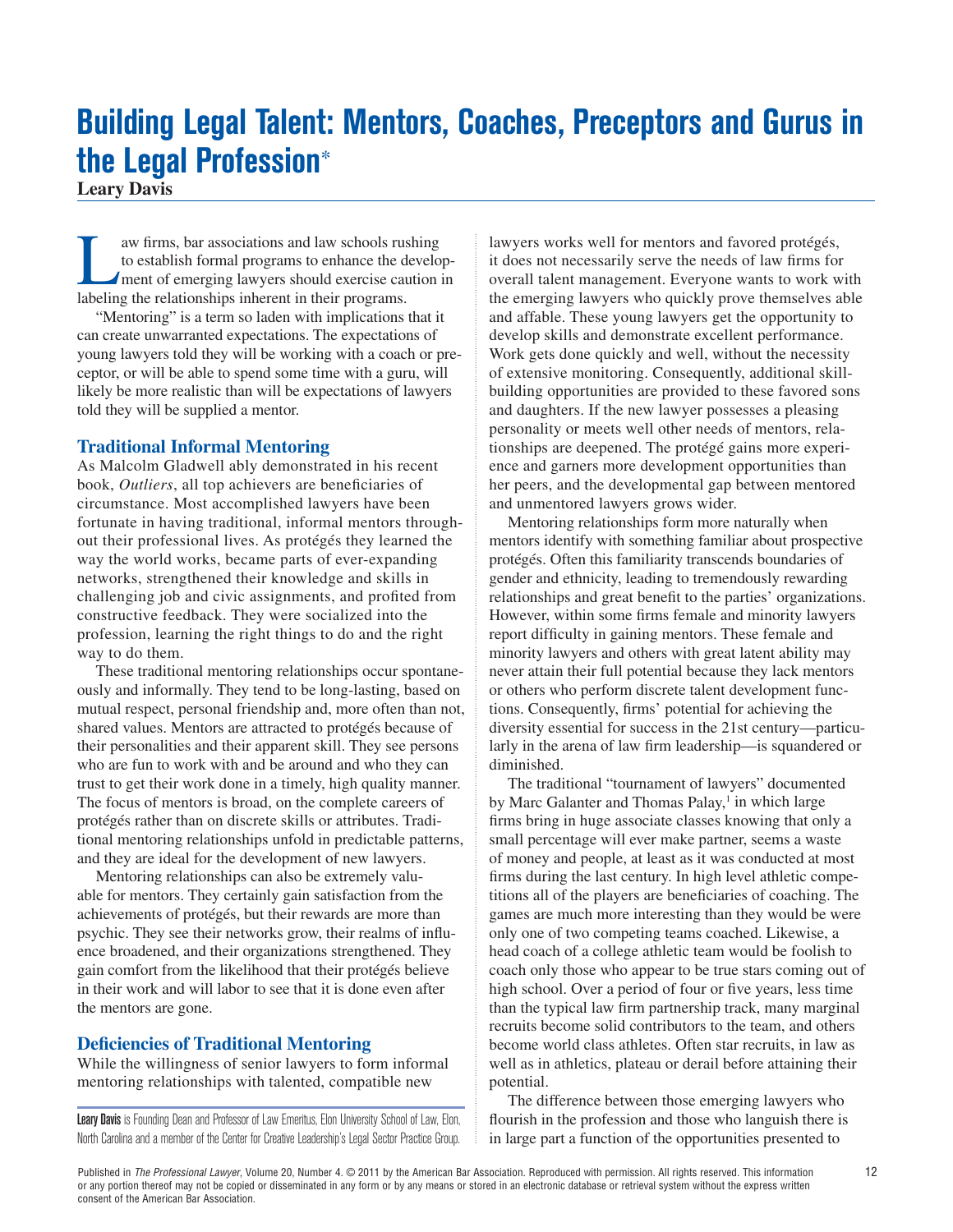the lawyer to observe or receive instruction about aspects of practice, to perform those aspects, to receive prompt and constructive feedback concerning the lawyer's performance, to master the aspect, and then to repeat the process at a more complex level of practice.

## **Formal Mentoring Programs**

In order to expand developmental opportunities beyond favored sons and daughters many bar associations and law schools have established formal mentoring programs, with varying degrees of success. The typical bar association mentoring program is of limited duration, usually no longer than a year. Law school programs may encompass all three years of legal education.

Formal mentoring programs often disappoint protégés and frustrate the mentors assigned to them because the word "mentor" creates among protégés a sense of entitlement to all of the advantages of traditional mentoring relationships, including a protecting *personal* relationship that extends beyond a mere *professional development*

## Formal mentoring programs often disappoint protégés and frustrate the mentors assigned to them.

relationship. Formal mentoring programs can also disappoint protégés because of a poor fit of personalities that is unlikely to occur in the informal pairing up of traditional mentoring. Protégés may also feel that assigned mentors lack the competence to mentor them in important developmental areas, or that mentors' feedback skills are deficient. These disappointments are diminished when mentors are well trained and when mentored lawyers have been involved in the development of the formal program to the extent that they develop a sense of ownership of that process.

St. Thomas University School of Law in Minneapolis has established a formal mentoring program that minimizes endemic problems with solid planning, training and administration. It has a resource-intensive program that involves three full-time faculty and staff with 450 practicing lawyer mentors for St. Thomas's 450 law students, Mentoring relationships last through all three years of law school, and both mentors and protégés know what to expect from the program from its inception.

It is essential in any formal talent development program that expectations be established and communicated to all of the participants before any relationships are established. The firm, association or school should begin by determining objectives for its program based upon its needs and opportunities; it should also insure that the program is aligned

with the direction of the organization and is consistent with its aspirations. If the aspiration of a firm, bar association or law school is to provide not only for the development of the emerging lawyer but also a protective *personal* relationship, it will probably want to call its formal program mentoring. Narrower and more focused goals might justify a different kind of relationship, with a more fitting title. In any event, prospective providers should begin their planning by examining traditional mentoring relationships to determine what protégés get, what mentors give, and what the profession needs.

## **The Seven Functions of Traditional Mentoring**

In its programs, the Center for Creative Leadership, the international leadership development nonprofit with campuses in the United States, Brussels, Singapore and Moscow, has identified seven functions served in traditional mentoring relationships:

- **1.Developing and Managing the Mentoring Relationship.** Building a trusting relationship, setting goals and monitoring.
- **2.Sponsoring.** Exploring options and creating and seeking opportunities for development and visibility.
- **3.Guiding and counseling.** Discussing and advising protégés concerning options; aspects of self, others and situations; and how the protégés can advocate for and protect themselves.
- **4.Protecting.** Addressing threats to protégés emanating from situations and from protégés' own unhelpful attitudes and behaviors.
- **5.Teaching.** Developing protégés' knowledge and providing development opportunities for its application.
- **6.Modeling.** Setting a personal example of competence, integrity and optimism.
- **7.Motivating and inspiring.** Being collaborative rather than dictatorial; supporting, validating and encouraging protégés; and helping align protégés' values with organizational goals.

Chart I on the following page shows the author's opinion of the general applicability of each of the seven functions to six senior-emerging lawyer relationships: traditional and formal mentoring, internal and external coaching, preceptorships, and gurus. Note that in the formal, as opposed to the informal, mentoring program the sponsoring and protecting functions are necessarily limited or contingent, and that in other formal relationships they are generally absent. The credibility and positioning of the senior lawyer or nonlawyer coach are too important to create obligations on the part of the talent developer to sponsor or protect the formal protégé in marginal situations. While all firm lawyers are obligated to the firm to insure that all emerging lawyers are treated justly, the personal protecting relationship in traditional informal mentoring is a matter of grace; it is not an entitlement, and it should not be in other relationships.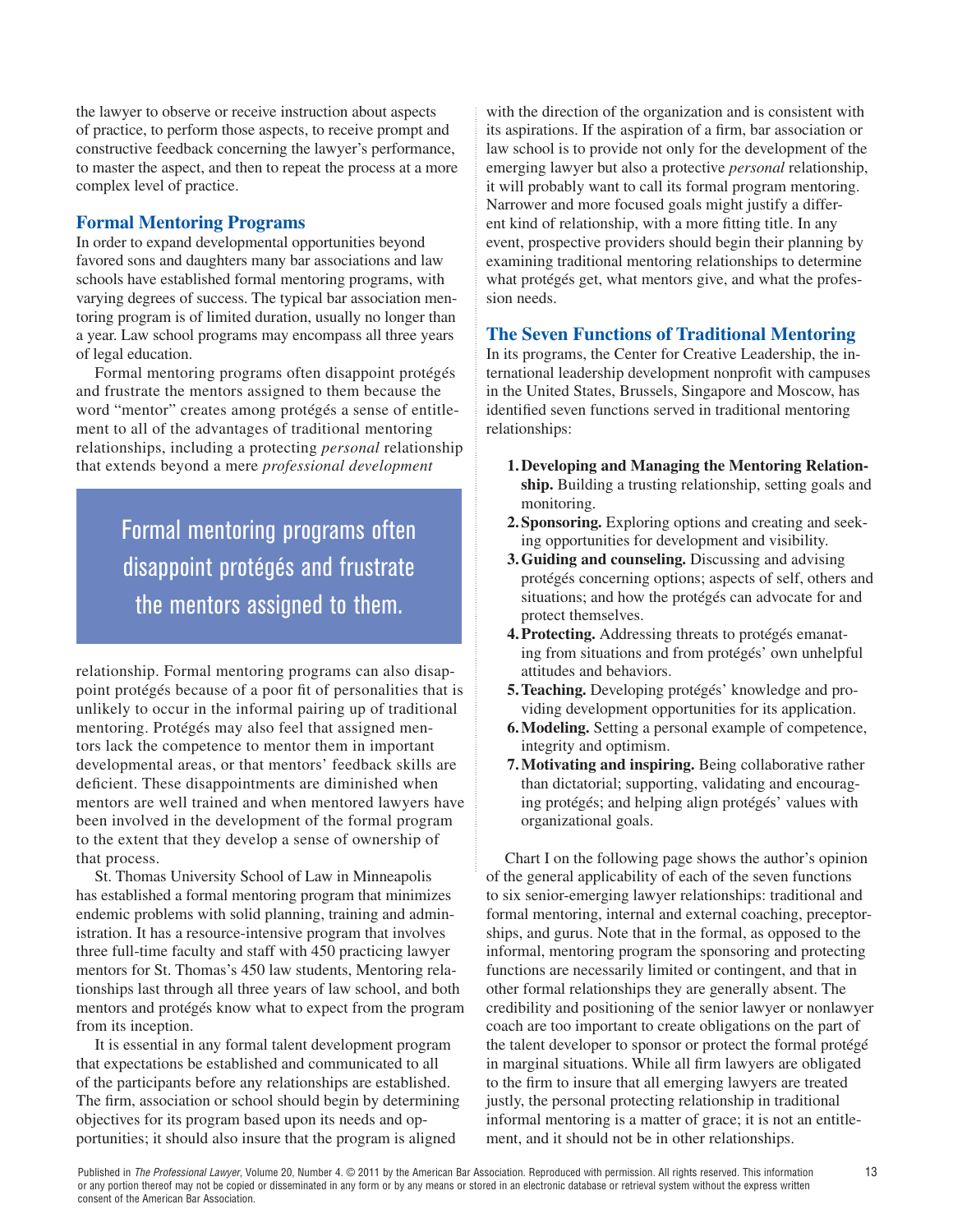#### **The Formal Talent Development Program**

Just as good strategic planning models simulate what must go in the minds of great intuitive leaders when they make and implement their best intuitive plans, law firm talent development programs should simulate most of what happens in the best traditional law firm mentoring relationships. The main reason talent development programs are disappointing to protégés is their failed expectations, which would never have arisen had the limitations and realistic expectations of the programs been articulated at their outset. The commitment and technical competence of senior lawyers and coaches may also be suspect, often with cause. It is important that people perceived as competent be willing to serve in the firm's formal program and that they be provided the training necessary to perform the tasks determined for the program, particularly how to provide feedback.

Formal mentoring, coaching, preceptor and guru relationships may evolve into traditional informal mentoring for some of the participants, but those emergent informal mentoring relationships will run parallel to and not supplant the shorter term, more performance-focused relationships designed to maximize developmental opportunities for the firm or profession as a whole. In all of these relationships there should be a constant flow between conversations about critical performance and about opportunities for development.

#### **Coaches**

The primary developmental function of coaches is teaching. In that regard the relationship is superior to mentoring in that the coach and coachee can focus on the acquisition of technical competence, for which a close personal relationship is not essential. In traditional mentoring the mentor nurtures the professional and personal life of the protégé. In coaching the emphasis is professional, and the parties can focus on discrete skills and behaviors. The coach and coachee will meet often, usually for a term of several months, until skills are mastered.

Most senior lawyers coach emerging lawyers in their firms to at least a limited degree, though seldom in a planned and systematic manner. Lawyers who were excellent law students often say that they never really learned to write until they received from a senior partner the markedup copy of the first draft of their first major drafting assignment for their new firm. If the job of a coach is to assess, challenge and support, the marked-up draft is both an assessment and a challenge to improve. What is often lacking in the firm is the support function.

Many firms provide the support function by employing in-house coaches, or developers, particularly in teaching legal writing, oral communication skills, and interviewing and counseling. By being more planful in making job assignments to emerging lawyers, observing their

| <b>Function</b>                                                       | <b>Traditional</b><br><b>Mentor</b> | <b>Formal</b><br><b>Mentor</b> | <b>Developer</b><br>or Internal<br>Coach | <b>External</b><br><b>Coach</b> | <b>Preceptor</b> | Guru |
|-----------------------------------------------------------------------|-------------------------------------|--------------------------------|------------------------------------------|---------------------------------|------------------|------|
| Managing the Relevant<br>Relationship                                 | X                                   | X                              | X                                        | X                               | X                |      |
| Sponsoring, Advocating and<br><b>Creating Opportunities</b>           | X                                   | Contingent                     |                                          |                                 |                  |      |
| Guilding and Counseling                                               | X                                   | X                              |                                          |                                 | X                |      |
| Protecting from External<br>Threats and Emerging Lawyer<br>Weaknesses | X                                   | Contingent                     |                                          |                                 |                  |      |
| Teaching                                                              | X                                   | X                              | X                                        | X                               | X                | X    |
| Personal Example: Role<br>Modeling as a Lawyer                        | X                                   | X                              | $*$                                      | $\ast$                          | X                | X    |
| Motivating and Inspiring                                              | X                                   | X                              | X                                        | X                               | X                | X    |

## **Chart I.**

*Relevance of Traditional Mentoring Functions to Various Senior-Emerging Lawyer Talent Development Relationships*

\*While coaches need not be lawyers, they should model professional behavior.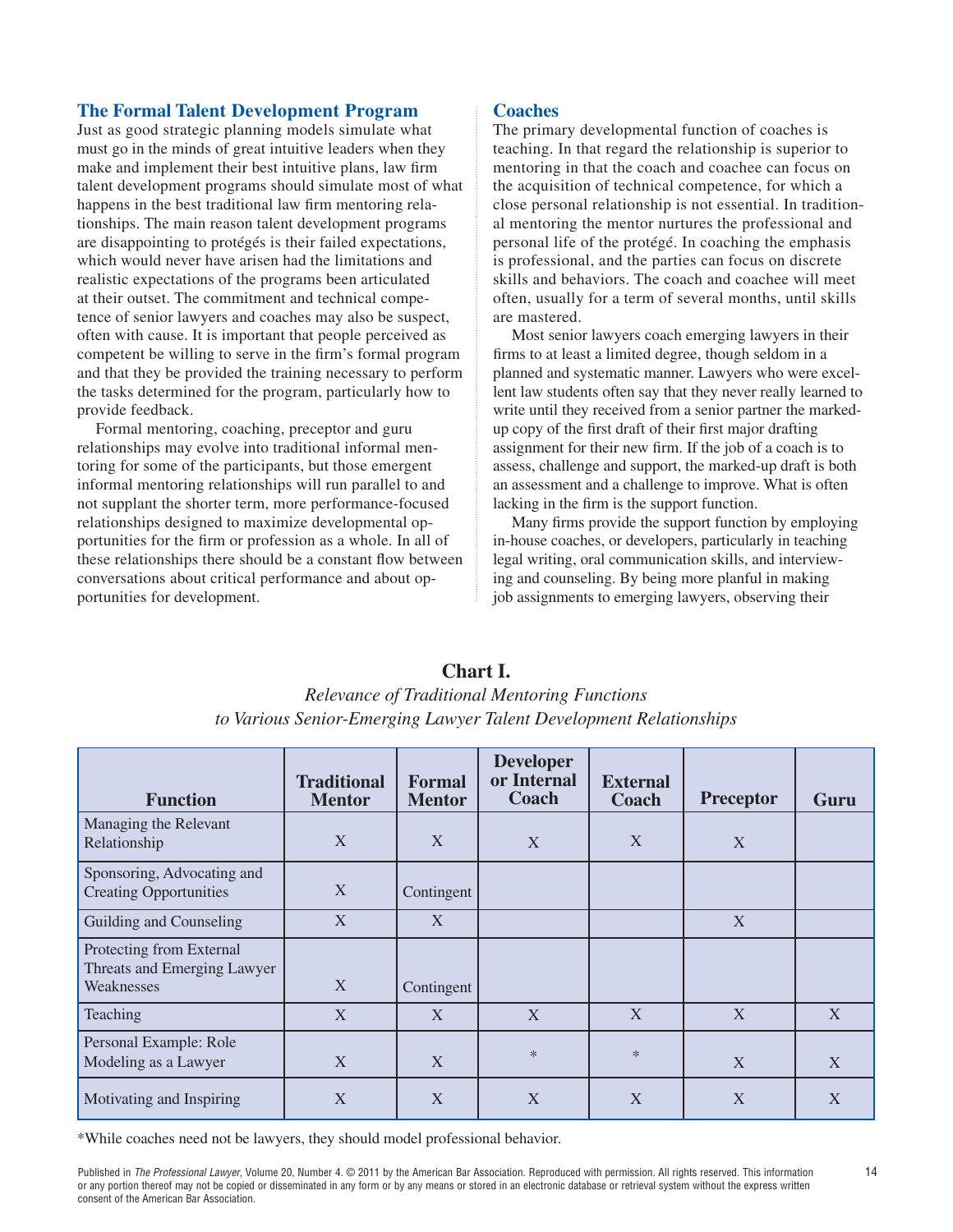performance, and providing prompt feedback and appropriate subsequent development opportunities, senior lawyers can greatly expand the firm's internal coaching function and human capital. One advantage of the latest economic downturn is that law firms have had some excess capacity that could profitably be utilized for coaching, should they so choose.

Firms may also use external coaches for the same teaching functions as internal coaches. There are other teaching functions for which external coaches are particularly suited. These include career planning, strategy formulation, and conflict identification, avoidance and resolution within and without the firm. These functions are particularly useful in accelerating the development of already superior achievers, and in discovering the deficiencies in either technical or interpersonal proficiency that can lead to the plateauing or derailing of lawyers' careers.

#### **Preceptors**

In planning for the establishment of its law school in 2006, Elon University resolved to address several problems in legal education. Among them were a lack of meaningful feedback to first-year law students on their performance, the difficulty first-year students have in seeing how what they learn can be applied in practice, a separation of law schools from the practicing bar, and what is sometimes perceived as a subtle message to students in the bottom three-fourths of the class that their development is unimportant to their faculty.

A large number of the local bar volunteered to cooperate with Elon's full-time faculty in periodically visiting first-year classes, observing students recite in class, providing feedback to the students on their performance, and helping them reflect on and discuss what could be done to prepare for improved performance at the next recitation. The lawyers also let the students know how what they were studying was used in practice, and they invited the students to visit them in their offices or accompany them to court. They also met socially with the students at Thursday afternoon teas sponsored by the School.

While Elon wanted the practicing lawyers to fulfill the guiding and counseling functions of mentors as well as the teaching function of coaches, it did not want to call the lawyers mentors. The quality of existing formal mentoring programs in the profession was uneven, and the school wanted to focus on the teaching function without creating unwarranted expectations on the part of students with respect to sponsorships and personal relationships. It was decided that the planned Elon program was most akin to preceptor programs in medical education, in which first-year medical students visit offices of practicing physicians to connect with their profession and gain technical skills. The physicians were called preceptors, and Elon adopted that name for its senior lawyers, influenced in large part by the work of former ABA and Florida State University president Sandy D'Alamberte.

The physicians in their offices had an opportunity to see the medical students doing some things doctors did, such as take medical histories. In the law school classroom, Elon's

preceptors saw law students do what lawyers do, think and communicate their thoughts, and then took the students into offices where those skills are applied. In both instances, developmental opportunities followed by prompt, constructive feedback were crucial in accelerating the growth of emerging professionals.

The title preceptor is also important. It communicates both the personal example and motivating and inspiring functions of the role, as preceptors are chosen to be people who embody the precepts of the profession.

#### **Gurus**

Gurus are experts who can inspire and motivate as speakers at CLE programs or around a table of lawyers. Most of us remember fondly the opportunity to be in the presence of great lawyers, if only briefly. Law schools, bar associations and law firms should not ignore the value of the gurus among them. We should arrange for our emerging lawyers to be in their presence in various settings, from lunches to lectures.

#### **Two Keys to Good Talent Development**

Mentors, preceptors and coaches all have opportunities to provide emerging lawyers with developmental tasks. Structuring developmental assignments wisely and providing effective feedback are vital in maximizing development of talent. Emerging lawyers need "stretch" assignments that are challenging, but that they are capable of fulfilling with effort. While such challenges can be stressful, they do not cause burnout. Burnout comes from being limited to repetitive tasks wholly within one's scope of existing competence, typically document review for young litigators and compliance work for transactional lawyers.

Talent developers should also resist the temptation to begin and end feedback sessions with positive feedback when the purpose of the feedback is to inform the emerging lawyer of unsatisfactory performance. If they follow that widespread practice they are likely to create a watered down "sandwich" for their negative information that diminishes its constructive potential. A better process, whether giving positive or negative feedback or a mixture of both, is first to describe the situation the emerging lawyer confronted, then the behavior of the lawyer, and finally, the impact of that behavior. This Situation-Behavior-Impact process (SBI) is consonant with the concept of competence as situationally appropriate behavior. When the process is timely followed, the emerging lawyer receives prompt, constructive information that provides a basis for reflection, growth and enhanced performance on subsequent assignments. One should also remember that optimum development occurs when the emerging lawyer receives more positive than negative feedback.

#### **A Suggestion for Bar Associations**

Challenging job assignments and constructive feedback arise most naturally when emerging lawyers work on matters with or under the supervision of good, experienced lawyers who are concerned for the development of the junior lawyers.